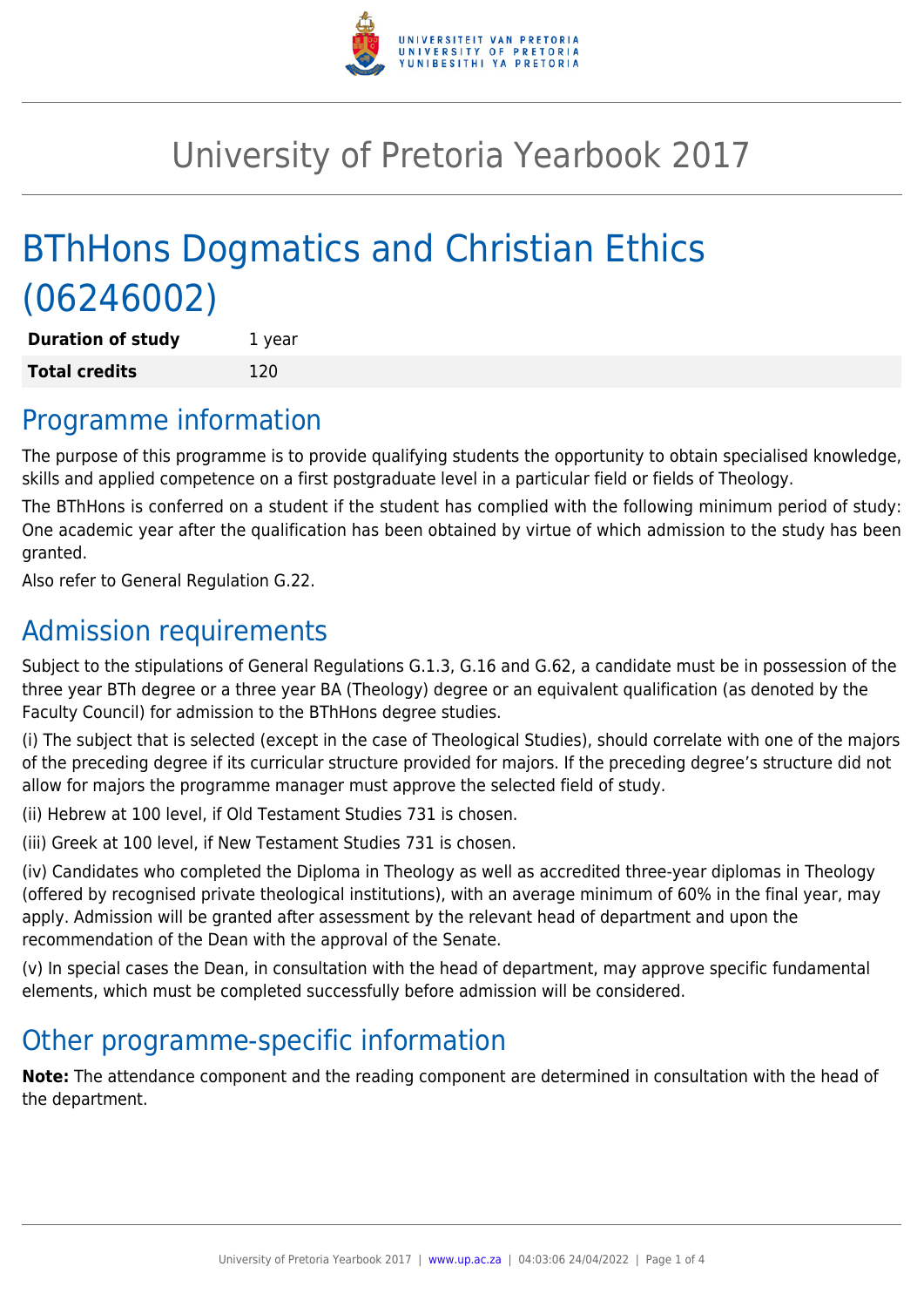

# Examinations and pass requirements

### **Examination regulations applicable to honours degrees in the faculty**

A student may not sit for an examination for the honours degree more than twice in the same module, subject to exceptions approved by the Dean, on the recommendation of the head of department. A percentage mark is given provided that the passmark is at least 50% and at least 75% as a pass with distinction.

# Research information

### **Article for publication**

Unless Senate, on the recommendation of the supervisor, decides otherwise, a student, before or on submission of a dissertation, must submit at least one draft article for publication in a recognized academic journal and in the case of a thesis, must submit proof of submission of an article issued by an accredited journal, to the Head: Student Administration.

The draft or submitted article, as the case may be, should be based on the research that the student has conducted for the dissertation/thesis and be approved by the supervisor if the supervisor is not a co-author. The supervisor shall be responsible for ensuring that the paper is taken through all the processes of revision and resubmission, as may be necessary. Conferment of the degree may be made subject to compliance with the stipulations of this regulation.

### Pass with distinction

The degree is conferred with distinction on a student who obtains a weighted average (GPA) of 75% in all the prescribed modules, provided not one of the modules had been failed previously and that the programme was completed within the minimum prescribed period.

### General information

### **Registration for postgraduate programmes**

### **1. Concurrent registration for a second postgraduate programme**

No student is allowed to register for more than one postgraduate programme concurrently, except where the student's academic record warrants it and with the Dean's approval. Continuation of study for the second postgraduate programme will be subject to favourable progress reported by the heads of department in the Faculty of Theology. However, no student will be allowed to participate in examinations for a second postgraduate programme in another faculty during the examinations of the Faculty of Theology.

#### **2. Renewal of registration**

Students of the University are registered for one year of study. After an academic year has expired, students wishing to continue their studies at the University must renew their registration and pay such fees for renewal of registration as prescribed.

No interruption may occur in a postgraduate student's registration for a postgraduate study programme. Should a student interrupt his/her studies, such a student will upon re-registration be liable for the full fees applicable to the degree programme.

If a student interrupts registration for the postgraduate programme and it is not renewed within four years of the first registration, the credits obtained will no longer be valid. The student should repeat the modules already passed.

A student for an honours degree must complete his or her studies within two years. Under special circumstances,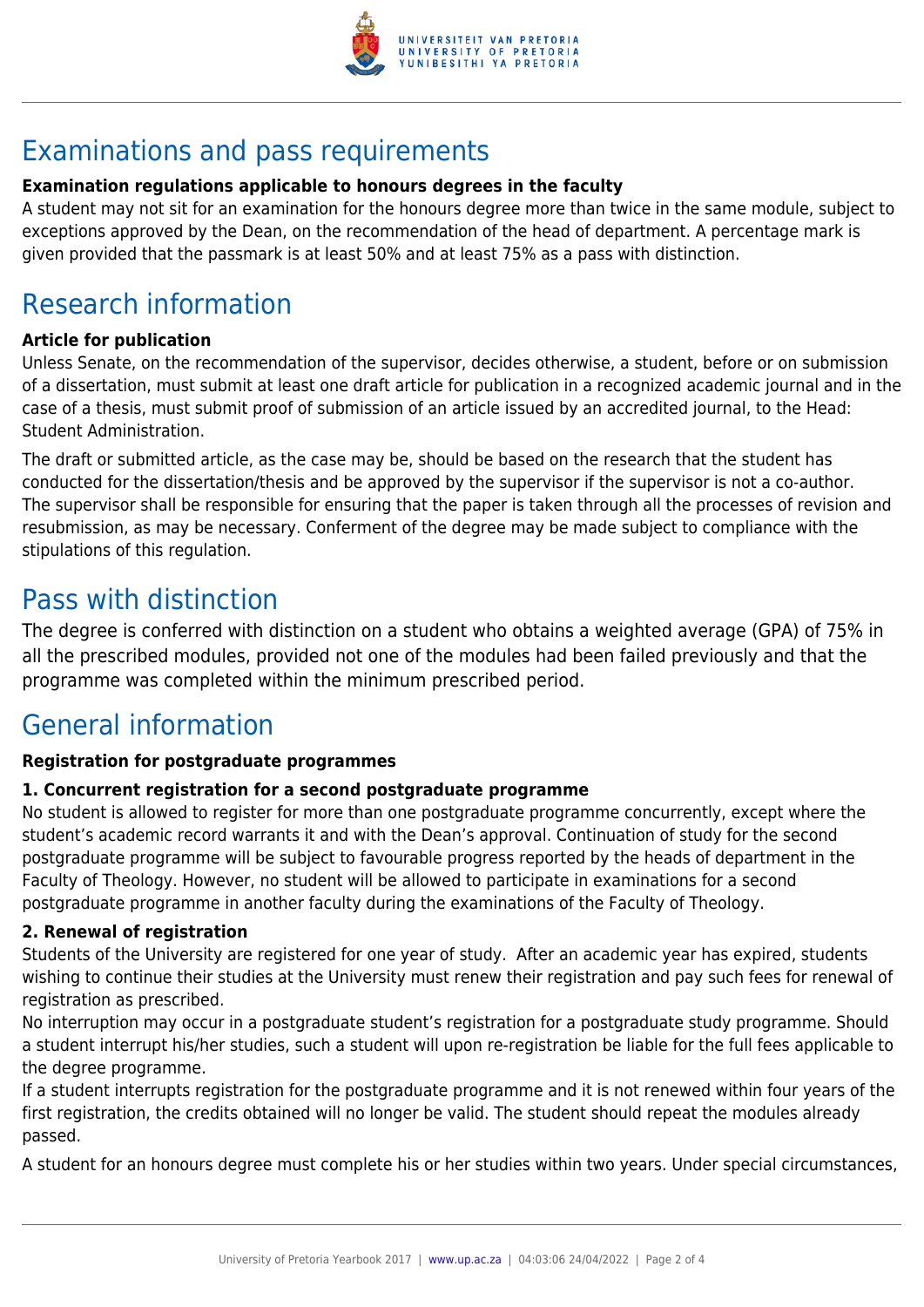

the Dean, on the recommendation of the head of department, may give approval for a limited fixed extension of this period.

A master's degree is conferred on a student only if at least one year has expired after obtaining the qualifications required for master's study.

A doctorate is conferred on a student only if at least 12 months since registration for the doctorate at this University have expired. Subject to other faculty regulations, a student for a doctorate must complete his or her studies within three years after first registering for the degree. Under special circumstances, the Dean, on the recommendation of the head of department, may give approval for a limited fixed extension of this period.

In order to qualify for the Dean's list, a student must have an outstanding academic record for completed studies.

Undergraduate students (BDiv, BTh and Dip[Theol]) must have achieved an average of 75%(GPA) or above in all of their years of study. No modules should have been repeated, and all modules must be registered in the same year for the specific year.

Honours students must achieve an average of 75% (GPA) or more. The degree must be completed in one year for full-time students and two years for part-time students. No modules should have been repeated.

Master's students must achieve an average of 75% (GPA) or more, and the degree must be completed in the minimum prescribed time.

The top achievers of the Faculty selected to become part of the Dean's list will annually be acknowledged at a function hosted by the Dean.